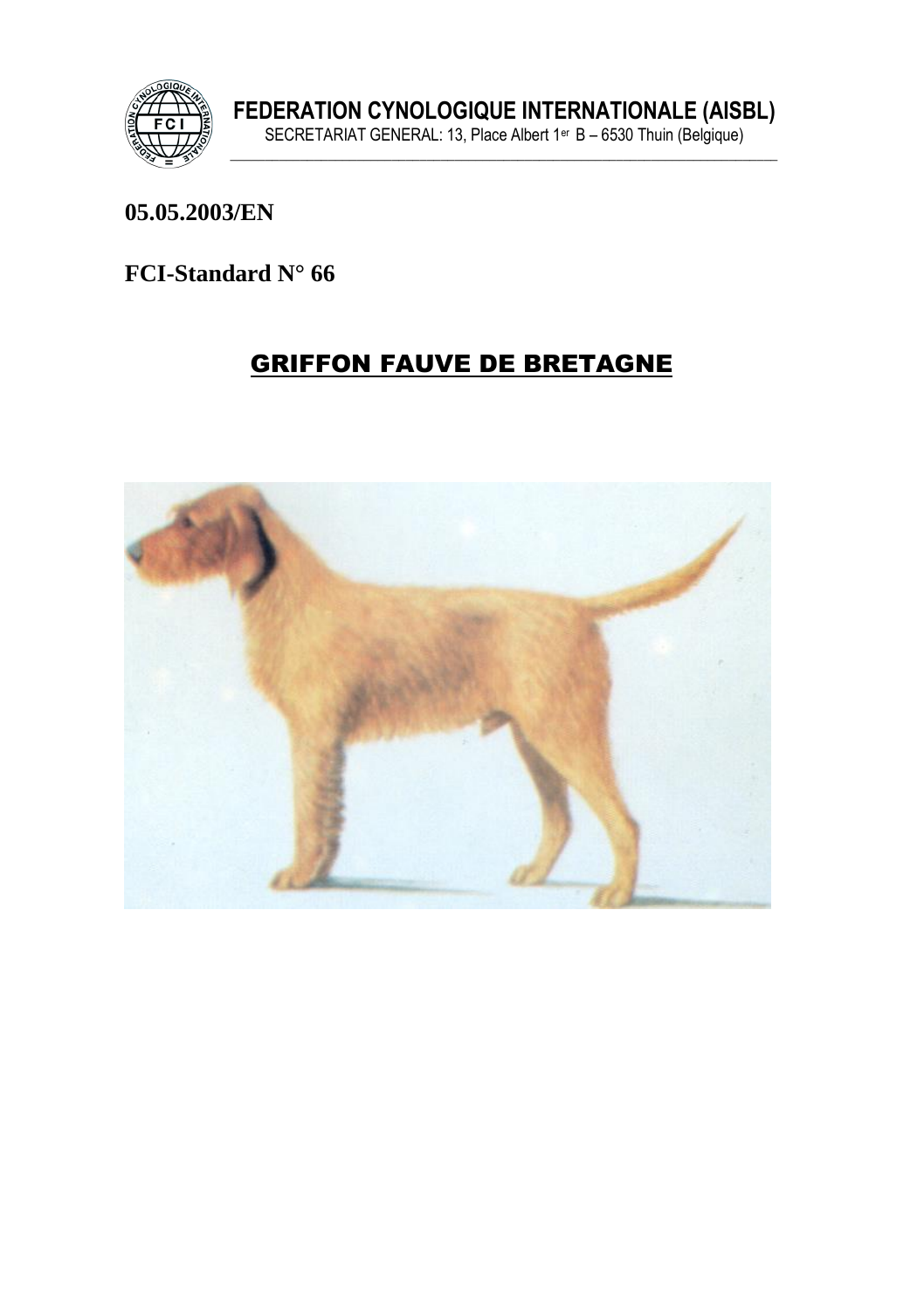**TRANSLATION**: John Miller and Raymond Triquet. Official language (FR).

**ORIGIN**: France.

#### **DATE OF PUBLICATION OF THE OFFICIAL VALID STANDARD**: 25.03.2003.

**UTILISATION**: Scent hound used for hunting hare, fox, roe deer and wild boar.

| <b>FCI- CLASSIFICATION:</b> |                                 |  |  | Group 6 Scent hounds | and |
|-----------------------------|---------------------------------|--|--|----------------------|-----|
|                             |                                 |  |  | related breeds       |     |
|                             | Section 1.2 Medium-sized hounds |  |  |                      |     |
|                             | With working trial              |  |  |                      |     |

**BRIEF HISTORICAL SUMMARY:** The fauve de Bretagne is one of the oldest French scent hound breeds and as early as the XIV century a gentleman by the name of Huet des Ventes had a pack of these dogs. Much used until the XIX century for wolf hunting in Brittany, it suffered a decline when these animals disappeared.

Striving to maintain the quality of these hounds, which had become rare, Marcel Pambrun founded the Club de Fauve de Bretagne in 1949. Since the 1980's, under the direction of Bernard Vallée, the griffon fauve de Bretagne (as well as the derived breed, the basset fauve de Bretagne) has established a place among the French scent hound breeds. The motto "hunting first" continues to guide the club's conduct.

**GENERAL APPEARANCE**: A bony and muscular dog, very resistant to weather and fatigue. A quite active hound, particularly suitable to difficult terrain. It has good scenting ability and the sustained voice of a "chopper" (short and repeated notes).

**BEHAVIOUR / TEMPERAMENT**: Fauves de Bretagne are impassioned hunters but are good natured with people, sociable, affectionate and equable.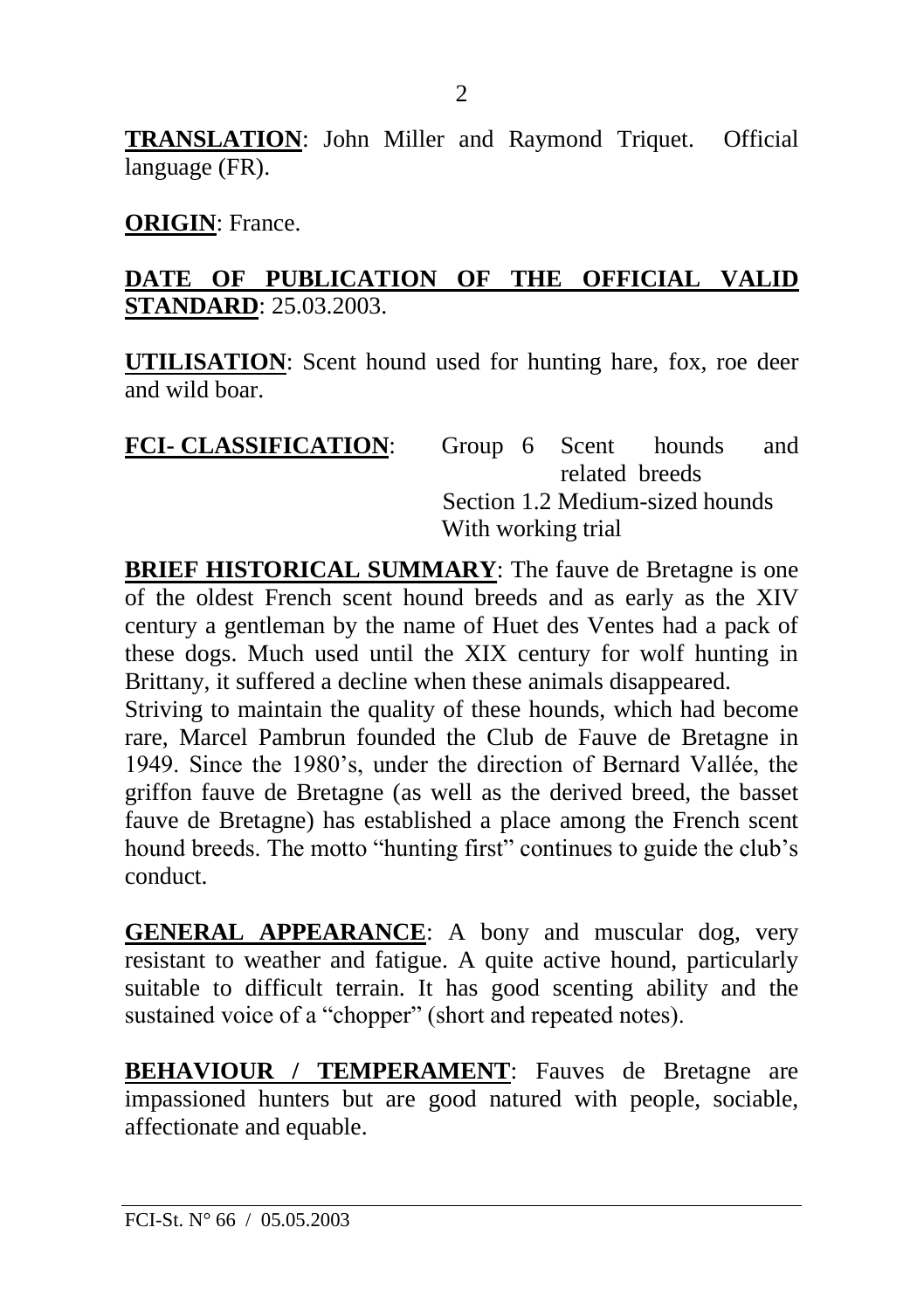They adapt themselves easily to all terrains and to all quarry. When hunting they reveal themselves to be courageous, wily, tenacious and steady. They are enterprising and efficient but show themselves equally capable of harking in. When well conducted, they are obedient and return readily.

# **HEAD**

### CRANIAL REGION:

Skull: Rather long, marked occipital protuberance. Seen from the front, the cranium has the form of a flattened arch and diminishes in width from the rear to the superciliary arches, which are not very prominent.

Stop: Only slightly marked.

### FACIAL REGION:

Nose: Black or dark brown; well-open nostrils.

Muzzle: Slightly tapering rather than being perfectly rectangular.

Lips: Covering well the lower jaw but without excess. Moustaches only slightly furnished.

Jaws/Teeth: The jaws and teeth are strong, meeting in a perfect and even scissors bite. The upper incisors cover the lower in close contact. The incisors are set square to the jaws. Absence of first premolars is not penalized.

**EYES**: Neither bulging nor set too deeply in the orbits, dark brown in colour. The conjunctiva is not apparent. The expression is lively.

**EARS**: Finely attached, in line with the eye, just reaching the end of the nose when drawn forward, ending in a point, turned inwards and covered by finer and shorter hair than on the rest of the body.

**NECK**: Rather short and well muscled.

## **BODY**

Back: Short and broad. Never swaybacked. Loin: Broad and muscular. Chest: Deep and broad.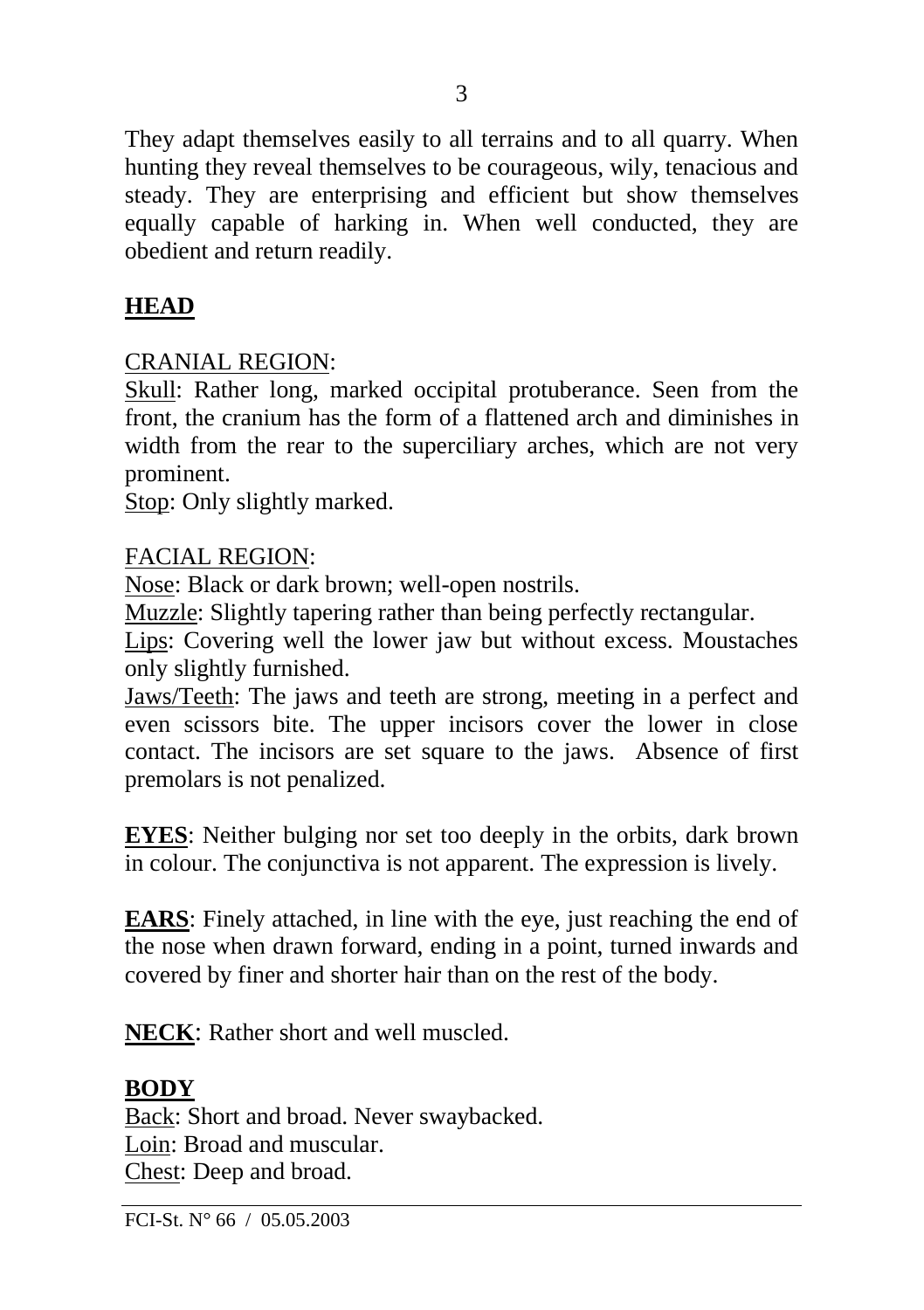Ribs: Rather rounded.

Underline and belly: The underline rises only slightly towards the rear.

**TAIL**: Carried slightly sickle-fashion, of medium length, large at the base, often bristly and well-tapered at the end. In action, the tail is carried above the top line and makes regular movements from side to side.

## **LIMBS**

#### FOREQUARTERS:

General appearance: The limbs have good bone and are well poised. Shoulder: Oblique and well set on the thorax.

Elbow: In line with the body.

Forearm: Vertical.

Metacarpus (Pastern): Seen in profile, somewhat oblique. Seen from the front, in line with the body.

Forefeet: Compact with the toes tight together, arched and with solid nails. The pads are hard.

#### HINDQUARTERS:

General appearance: Well muscled. The limbs are well poised. Seen from behind, the rear legs are parallel, neither close nor wide.

Thigh: Long and well muscled.

Hock: Well let down and moderately bent.

Metatarsus (rear pastern): Vertical.

Hind feet: Compact with the toes tight together, arched and with solid nails. The pads are hard.

**GAIT/MOVEMENT**: Supple and even, never bouncy.

**SKIN:** Rather thick, supple. Absence of dewlap.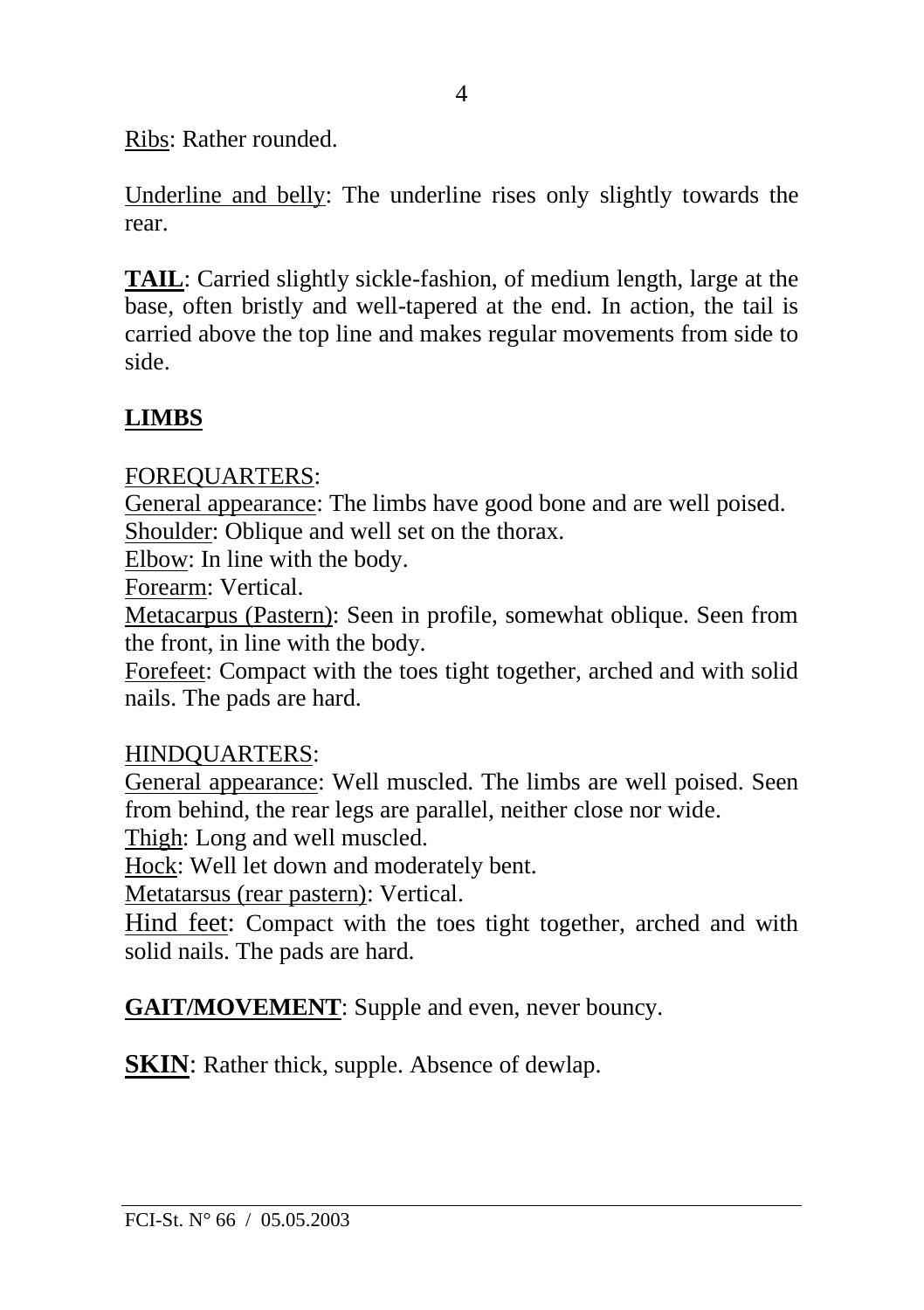## **COAT**:

Hair: Coat very rough, harsh, rather short, never woolly or curly. The face shouldn't be too bushy.

Colour: Fawn coloured, from golden wheaten to red brick in hue. A few black hairs dispersed on the back and ears are tolerated. Occasionally the presence of a small white star on the chest, something not sought after.

## **SIZE**:

| <b>MALES</b> and FEMALES: | 48 cm minimum $(19")$                 |
|---------------------------|---------------------------------------|
|                           | 56 cm maximum $(22)$                  |
|                           | with a tolerance of 2 cm $(0.8")$ for |
|                           | exceptional specimens.                |

**FAULTS**: Any departure from the foregoing points should be considered a fault and the seriousness with which the fault should be regarded should be in exact proportion to its degree and its effect upon the health and welfare of the dog.

#### **SEVERE FAULTS**:

Behaviour:

• Timid.

Head:

- Wide, flat skull. Superciliary arches too prominent,
- Short or pointed muzzle. Heavy and pendulous upper lips.

Eyes:

• Light.

Ears:

• Flat and large.

Body:

• Frail in appearance. Topline not level enough. Too tucked up.

Tail:

• Out of line.

Limbs: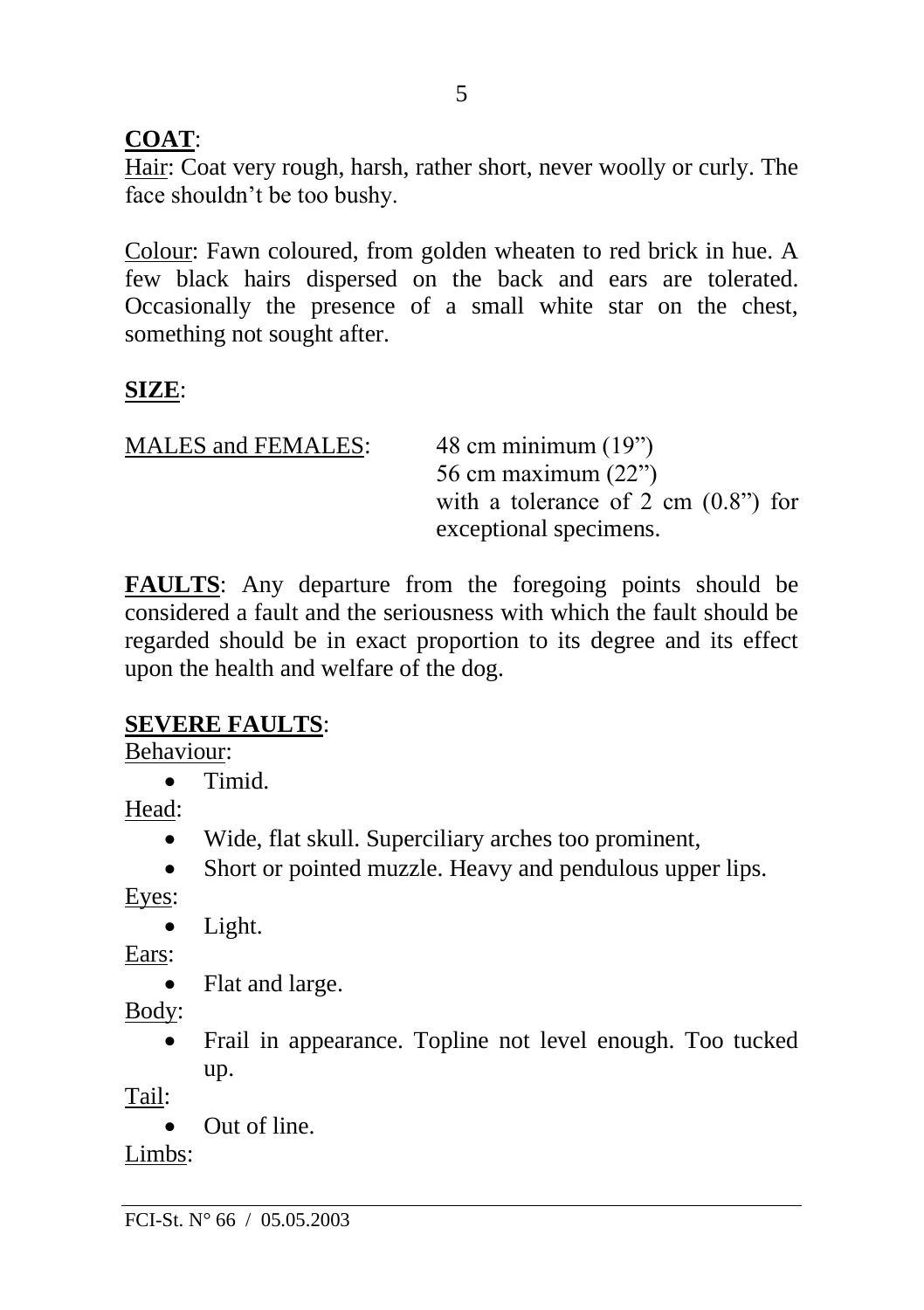Poor bone. Splayed feet.

Coat:

Sparse, smooth, fine, soft.

# **DISQUALIFYING FAULTS**:

- Aggressive or overly shy dogs.
- Any dog clearly showing physical or behavioural abnormalities shall be disqualified.

Lack of type:

• Insufficient breed characteristics, which means the animal on the whole doesn't resemble other samples of the breed.

Jaws/Teeth:

• Overshot or undershot.

Eyes:

• Overly light.

Pigmentation:

• Totally or partially unpigmented areas on the nose or the edges of eyelids or lips.

Tail:

• Kinked.

Dewclaws:

• Presence of dewclaws (this breed is always free from dewclaws).

Coat:

Long, woolly coat. Any coat other than that defined by the standard.

Si:

• Outside the limits defined by the standard.

Defects:

• Noticeable invalidating defect. Anatomical malformation.

# **N.B.**:

- Male animals should have two apparently normal testicles fully descended into the scrotum.
- Only functionally and clinically healthy dogs, with breed typical conformation should be used for breeding.